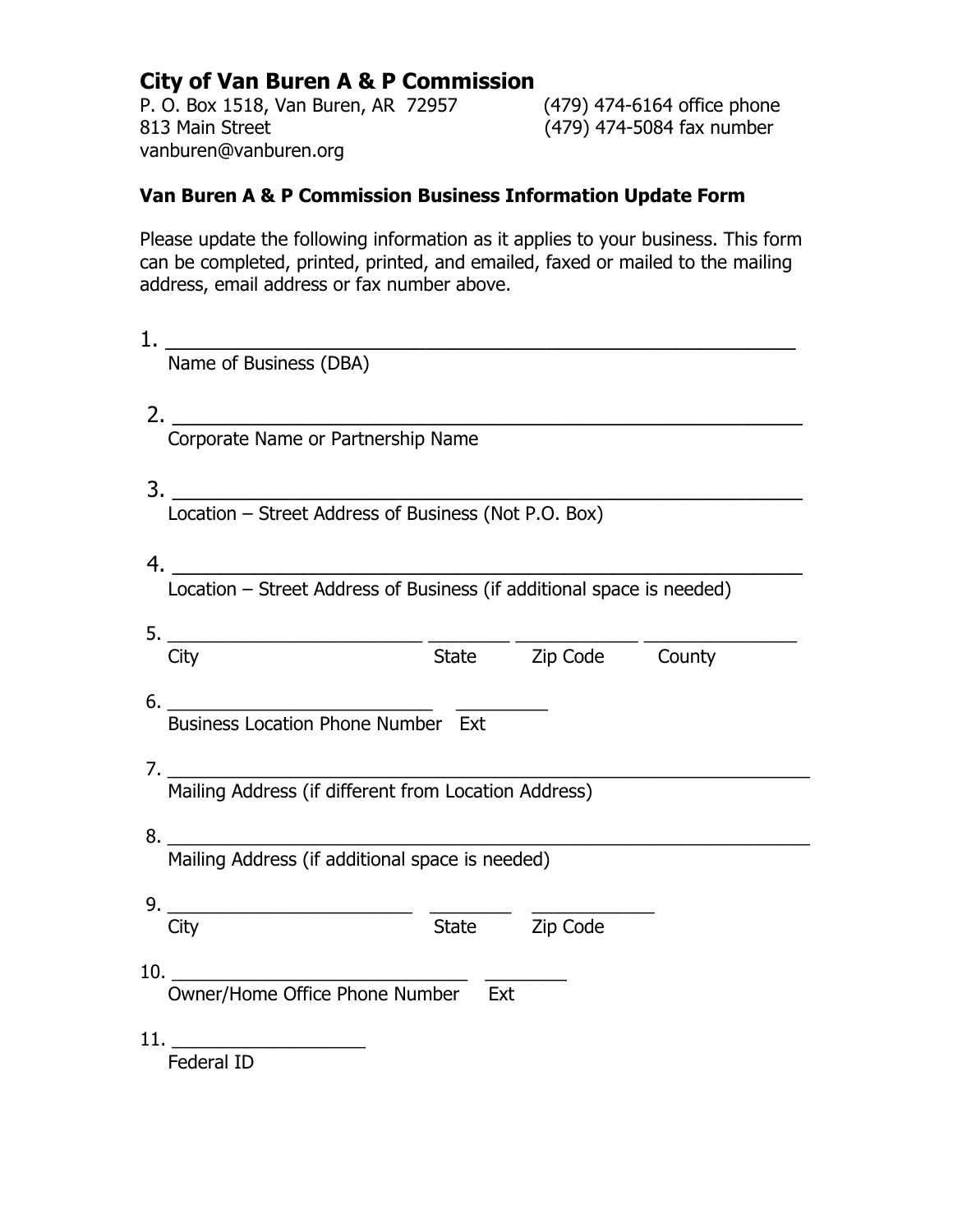| 12. |                                             |              |            |            |
|-----|---------------------------------------------|--------------|------------|------------|
|     | First Name of Owner/Officer or Partner      |              | ΜI<br>Last |            |
|     | <b>Title</b>                                |              |            |            |
|     | Mailing Address of Owner                    |              |            |            |
|     | Mailing Address of Owner                    |              |            |            |
|     | City                                        | <b>State</b> | Zip Code   | <b>SSN</b> |
| 13. | First Name of Owner/Officer or Partner      |              | MI         | Last       |
|     | <b>Title</b>                                |              |            |            |
|     | Mailing Address of Owner                    |              |            |            |
|     | Mailing Address of Owner                    |              |            |            |
|     | City                                        | <b>State</b> | Zip Code   | <b>SSN</b> |
|     | 14. Date you began your business?           |              |            |            |
| 15. |                                             |              |            |            |
|     | Email address of owner                      |              |            |            |
|     | 16. $\qquad \qquad$<br>Name of Tax Preparer |              |            |            |
|     | Address of Tax Preparer                     |              |            |            |
|     | Phone Number or Tax Preparer                |              |            |            |
|     |                                             |              |            |            |

Email of the Tax Preparer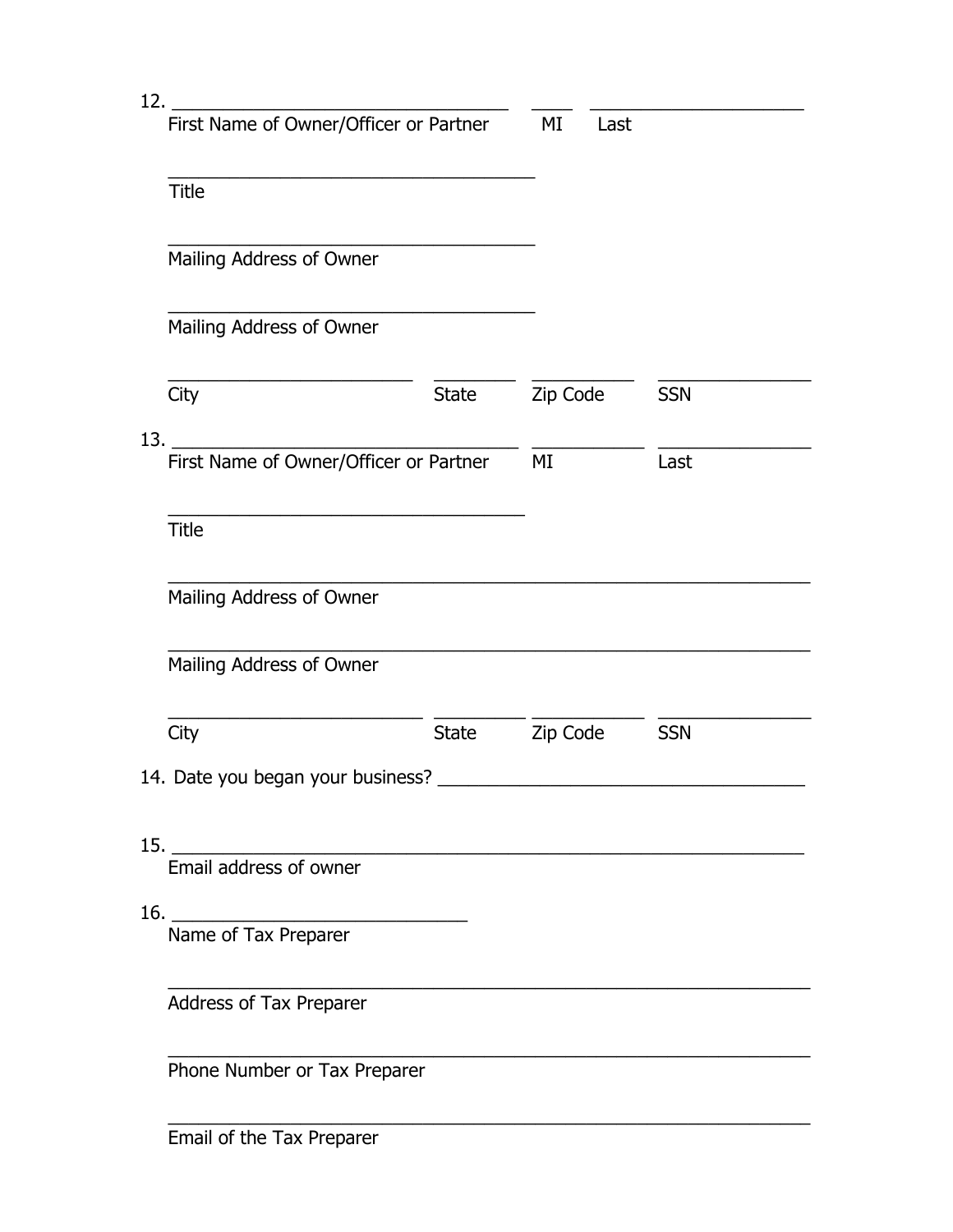## **CHECK TYPE OF BUSINESS ENTITY: check one**

- 17. Corporation \_\_\_ S Corporation \_\_\_ Individual \_\_\_ Partnership \_\_\_  $LLC$   $LLP$   $\_\_$
- 18. Date Incorporated? \_\_\_\_\_\_\_\_\_\_\_\_\_\_\_\_\_\_\_\_ mm/dd/yyyy

19. Did you purchase an established business? \_\_\_\_\_\_\_\_

 $\overline{\phantom{a}}$  , and the contract of the contract of the contract of the contract of the contract of the contract of the contract of the contract of the contract of the contract of the contract of the contract of the contrac If yes, former business Name

20. Are you leasing the property? \_\_\_\_\_\_

**Signature**: \_\_\_\_\_\_\_\_\_\_\_\_\_\_\_\_\_\_\_\_\_\_\_\_\_\_\_\_\_\_\_\_\_\_\_\_\_\_\_\_\_\_\_\_\_\_\_\_\_\_\_

**Date**: \_\_\_\_\_\_\_\_\_\_\_\_\_\_\_\_\_\_\_\_\_\_\_\_\_\_\_

| FOR OFFICE USE ONLY - DO NOT WRITE IN THIS SPACE<br>ACCT: | PREVIOUS ACCT: The contract of the contract of the contract of the contract of the contract of the contract of the contract of the contract of the contract of the contract of the contract of the contract of the contract of |
|-----------------------------------------------------------|--------------------------------------------------------------------------------------------------------------------------------------------------------------------------------------------------------------------------------|
| ISSUED BY:                                                | DATE:                                                                                                                                                                                                                          |

\_\_\_\_\_\_\_\_\_\_\_\_\_\_\_\_\_\_\_\_\_\_\_\_\_\_\_\_\_\_\_\_\_\_\_\_\_\_\_\_\_\_\_\_\_\_\_\_\_\_\_\_\_\_\_\_\_\_\_\_\_\_\_\_\_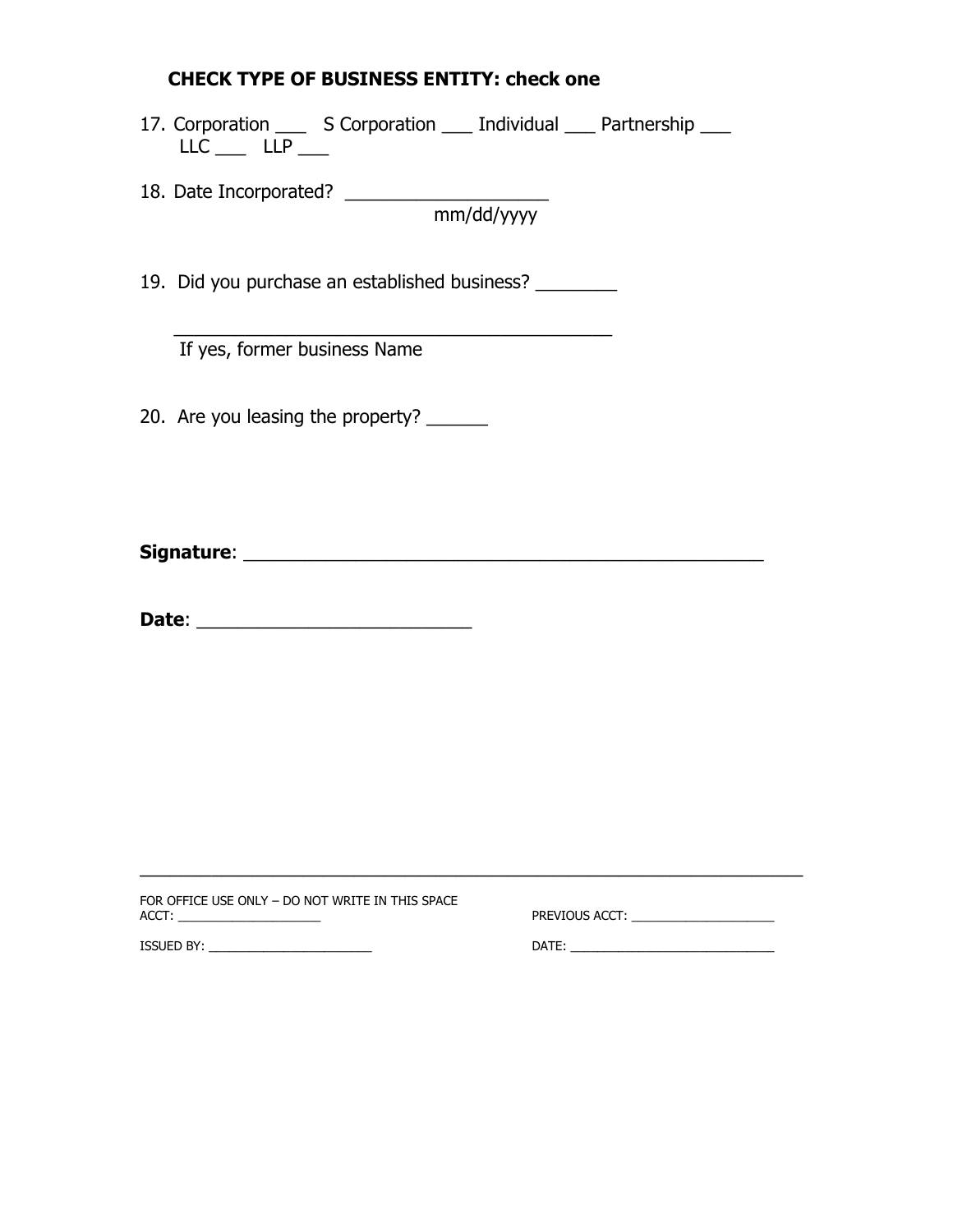## **Van Buren A & P Commission Business Information Update Form Instructions**

#### **GENERAL INSTRUCTIONS**

Please **PRINT or TYPE** all information on this form in blue or black ink. Do not add additional blocks or change this form.

#### **LINE-BY-LINE INSTRUCTIONS.**

Line 1. Insert the Name of your business **as shown to the public**.

Line 2. Insert your corporate name if this business is a corporation, sub chapter S corporation, or LLC.

Line 3. Insert street address where your business is **physically located**. Not your mailing address.

Line 4. If your location address takes two lines, then use this line to complete your address.

Line 5. Insert your city, state, zip code and county of your business location.

Line 6. Insert the phone number of the store location listed above.

Line 7. Insert the mailing address of the store location listed above.

Line 8. Additional space if mailing address takes two lines.

Line 9. Insert city, state, and zip code of your mailing address.

Line 10. Insert Owner's home phone, if business is a sole proprietorship. Insert corporate (home office) phone if corporation.

Line 11. Insert your federal ID number if your business has one. If your business does not have a federal ID number, then insert the owner's SSN. **Corporations, legal, partnerships, LLCs and LLPs must have a Federal Identification Number before the number will be issued.**

Line 12. Insert the owner's name, title (President, Vice-President, etc), mailing address and SSN on these lines. If a corporation, insert corporate officer information. If a partnership, insert partner information. Round owner percentage off to nearest whole number. **(All owners, partners and officers must be listed.)**

Line 13: Same as line 12

Line 14: Insert the date you began your business. If the actual date is not known, then estimate a date that you began your business.